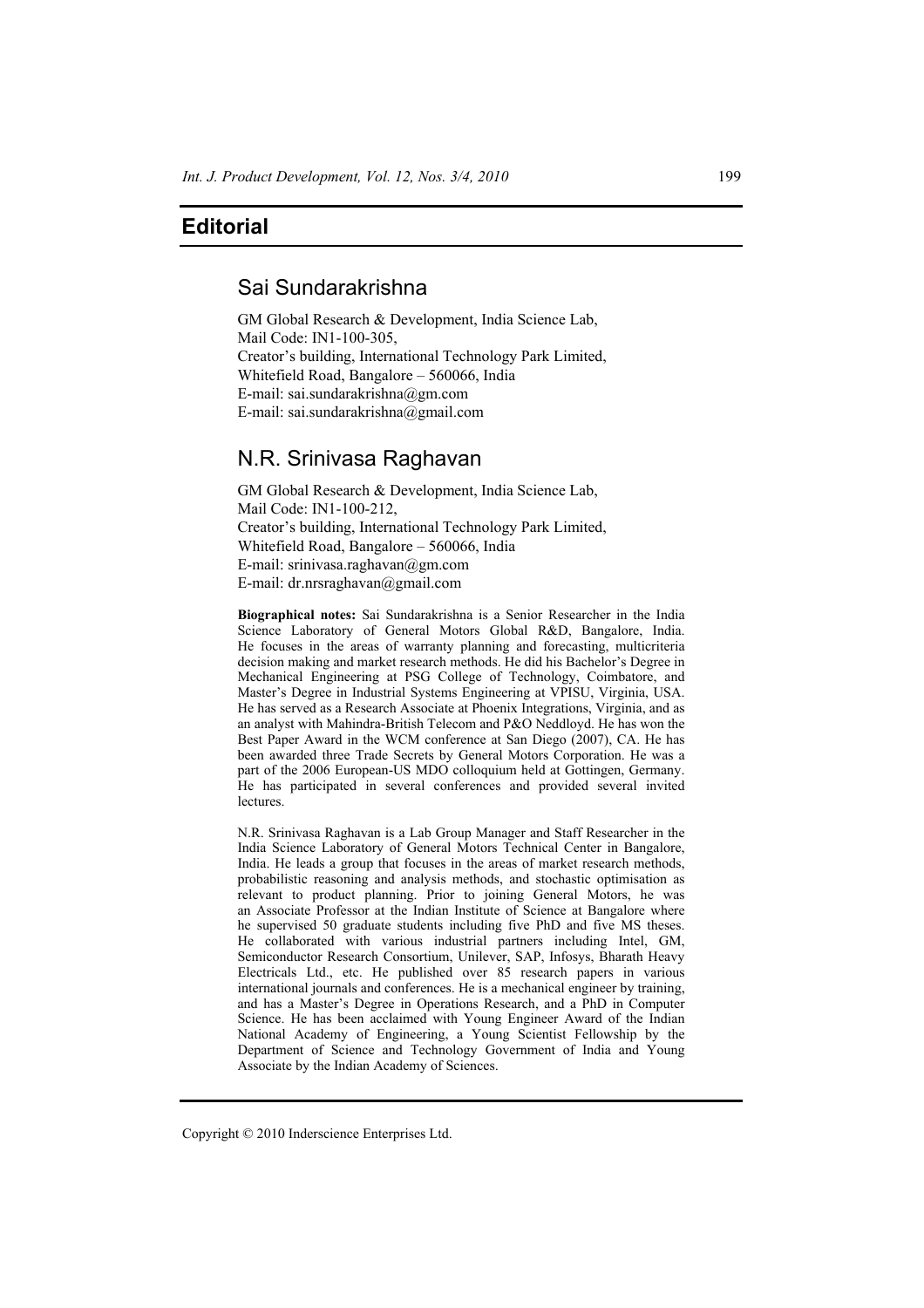### 200 *S. Sundarakrishna and N.R. Srinivasa Raghavan*

Quality, as a product attribute, is a complex metaphor often based on quantifiable technical factors like reliability and durability and certain qualitative perceptual factors like brand image, product finish, etc. Reliability and durability are time-based observables describing the fitness of a product to its promise. Warranty is the tangible cost of Quality/Reliability/Durability (QRD) for a business house. Through this special issue, we have compiled and presented latest research from around the globe that we believe provide insightful discussions on the various facets of QRD and their impact on warranty, from multiple perspectives: systemic perspective, policy perspective, product-life cycle perspective and the product-strategy cum operations perspective.

#### *Systemic perspective*

The opening theme of this special issue presents a systemic view of the warranty world. *D.N.P. Murthy and W.R. Blischke* discuss the multiple perspectives of warranty management that relate the design reliability to the field reliability. They allude to the gaps that are often left gaping owing to the consideration of only failure data during warranty analysis and motivate the need for supplementary data for warranty analysis and decision-making. They present the different generations of warranty management in practice, with the associated issues and challenges in terms of warranty data. *Bharatendra K. Rai* deals with the data maturation process of the warranty performance indicators of a company. He discusses the impact of this process on corporate decision-making. Further up, he details the factors that contribute to such a process and the nature of their influence on the warranty performance indicators through experimental simulation studies.

#### *Policy perspective*

*Sudripto De, Arindam Das and Ashish Surekha* propose a root cause analysis model for product failures and argue for the integration of the warranty field failure data with the internal quality management data, to reduce the Detection-to-correction cycle time and save warranty costs. This would assume significance during the systems planning and integration phase of product development. *Dimitar Christozov, Stefanka Chukova and Jeff Robinson* discuss a piece-wise linear stratification of the incompletely observed mileage-based automotive claims data to estimate the mean cumulative function of warranty claims. This approach is expected to have significant ramifications on the future warranty claims based on mileage, which could be insightful for determining warranty policy decisions. *Raja Jayaraman and Timothy I. Matis* study a non-renewing 2-D warranty policy for repairable products and obtain expressions for expected cost to the manufacturer based on 2 repair-replacement strategies.

### *Product perspective (Operational/Strategic)*

*M. Jehanzeb Noor and Daniel E. Whitney* investigate the interactions and conflicts between certain key attributes of vehicle side-body closures. Highlighting the needs for standardisation of the processes, they propose the Datum Flow Chain method to manage the technical product interfaces better for enhanced quality and warranty performance. *E.A. Cudney et al.* discuss T-method (referred as Taguchi's robust design principles), using a forecasting case study to calculate an overall vehicle cost prediction based on the signal-to-noise ratio without the use of Gram-Schmidt orthogonalisation. *Pei-Hsi Lee et al.* propose the design of Double sampling s-charts and show their relative efficiency over Shewhart's charts, in the context of semiconductor processing industry